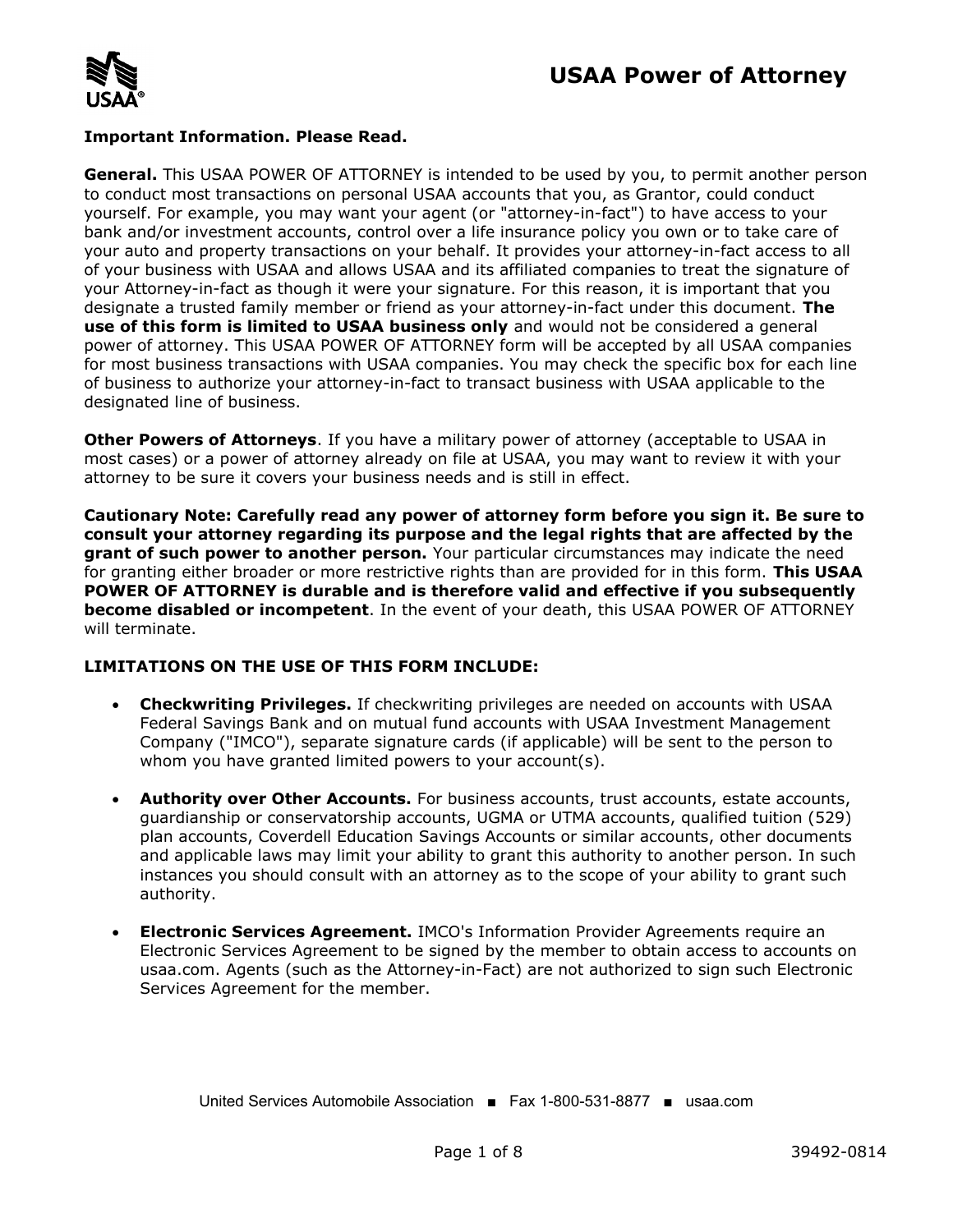- · **Stock transfers/Real Estate Transactions.** Stock transfer agents for brokerage or mutual fund accounts may require a separate designation for your agent to execute a stock power before allowing him or her to trade. USAA may request a separate power of attorney form for real estate transactions.
- · **Options and Margin Trading Privileges.** In order for your agent to trade on margin or options in your IMCO brokerage account, your agent, must complete a USAA Option Account Application and/or Margin Account Privileges Supplemental Application and the Durable Power of Attorney Affidavit and Indemnification form, as applicable, and must be approved for options and/or margins trading.

#### **Instructions to Complete the Form below:**

If you decide to use this USAA POWER OF ATTORNEY form, please read the instructions below:

- 1. Complete the Identification Form and the USAA POWER OF ATTORNEY.
- 2. All applicable blanks in the forms must be filled in. If not applicable, mark N/A.
- 3. Your signature must be acknowledged before either a notary public or a person authorized under 10 USC  $\S$  1044a to perform a notarial act for members of the armed services.
- 4. If you do not include a termination date, it will be presumed to be in effect until either your death or a written or oral revocation is received by USAA.
- 5. You have the option of appointing an alternate attorney-in-fact to represent you in case your first appointee dies or is unwilling to serve. Written notification will be required to appoint the alternate attorney-in-fact.
- 6. Online access to account is only granted to your agent if the ALL THE POWERS LISTED BELOW is selected on page 5.

**It is important that you return the completed USAA POWER OF ATTORNEY form and the Identification Form by sending it to USAA, Power of Attorney Processing, P.O. Box 659464, San Antonio, TX 78265 or faxing the printed form to 1-800-531-8877. If you have any questions on how to complete this form, please contact your attorney or military legal office.**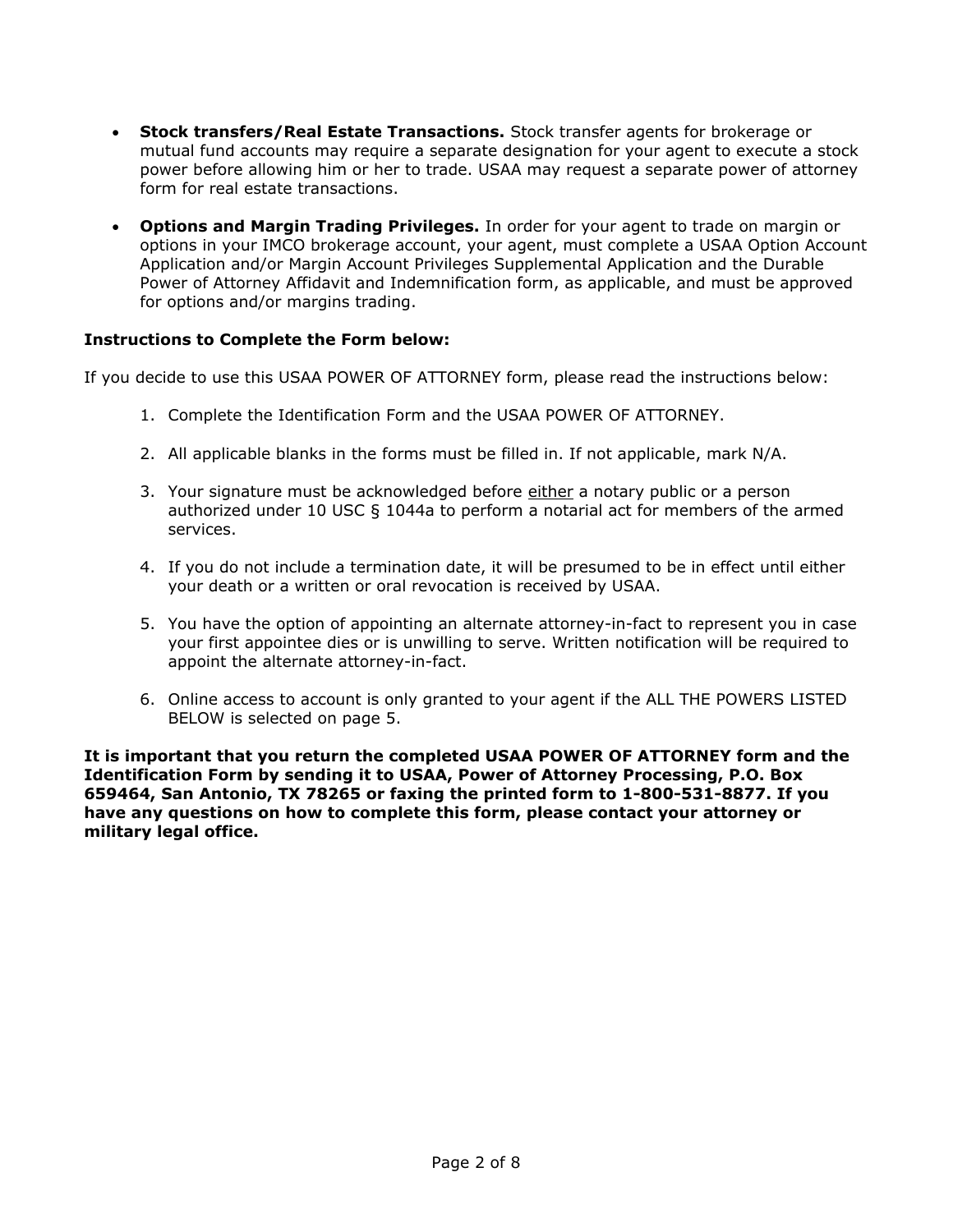#### **Identification Form for You and Your Attorney-in-Fact**

**IMPORTANT INFORMATION. Federal law requires us to obtain, verify, and record the name, address, date of birth, and other information of you and your attorney-in-fact that will allow us to identify you or your attorney-in-fact when opening an account in certain other circumstances.**

| Your (Grantor) Information     |                                                                                                      |                             |                                                  |
|--------------------------------|------------------------------------------------------------------------------------------------------|-----------------------------|--------------------------------------------------|
|                                |                                                                                                      |                             |                                                  |
| Your Name:                     | First                                                                                                | MI                          | Last                                             |
| <b>USAA Number</b>             |                                                                                                      |                             | Social Security Number Date of Birth (mm/dd/yy)  |
|                                | Your Attorney-in-Fact Information                                                                    |                             |                                                  |
|                                |                                                                                                      |                             |                                                  |
| Name:                          | First                                                                                                | MI                          | Last                                             |
| USAA Number (if applicable)    |                                                                                                      |                             | Social Security Number Date of Birth (mm/dd/yy)  |
|                                | Relationship to member (e.g., parent, spouse, child or friend)                                       |                             | Telephone Number                                 |
|                                | Physical Address (P.O. Box cannot be accepted)                                                       | City                        | Zip Code<br><b>State</b>                         |
| Mailing Address (if different) |                                                                                                      | City                        | Zip Code<br><b>State</b>                         |
| Employer's Name                |                                                                                                      | Occupation/Type of Business |                                                  |
| <b>Employer's Address</b>      |                                                                                                      | City                        | Zip Code<br>State                                |
| political figure? □ Yes □ No   | Is your attorney-in-fact a senior political figure or family member or associate of a senior foreign |                             |                                                  |
|                                | Is your attorney-in-fact a U.S. Citizen? □ Yes □ No                                                  |                             |                                                  |
|                                | If no, please specify country of citizenship<br>more of the following valid numbers:                 |                             | AND provide one or                               |
|                                | U.S. Alien Identification Card number                                                                |                             | Passport Number Issued by Country of Citizenship |
|                                | Resident Status: □ Resident Alien □ Non-resident Alien                                               |                             |                                                  |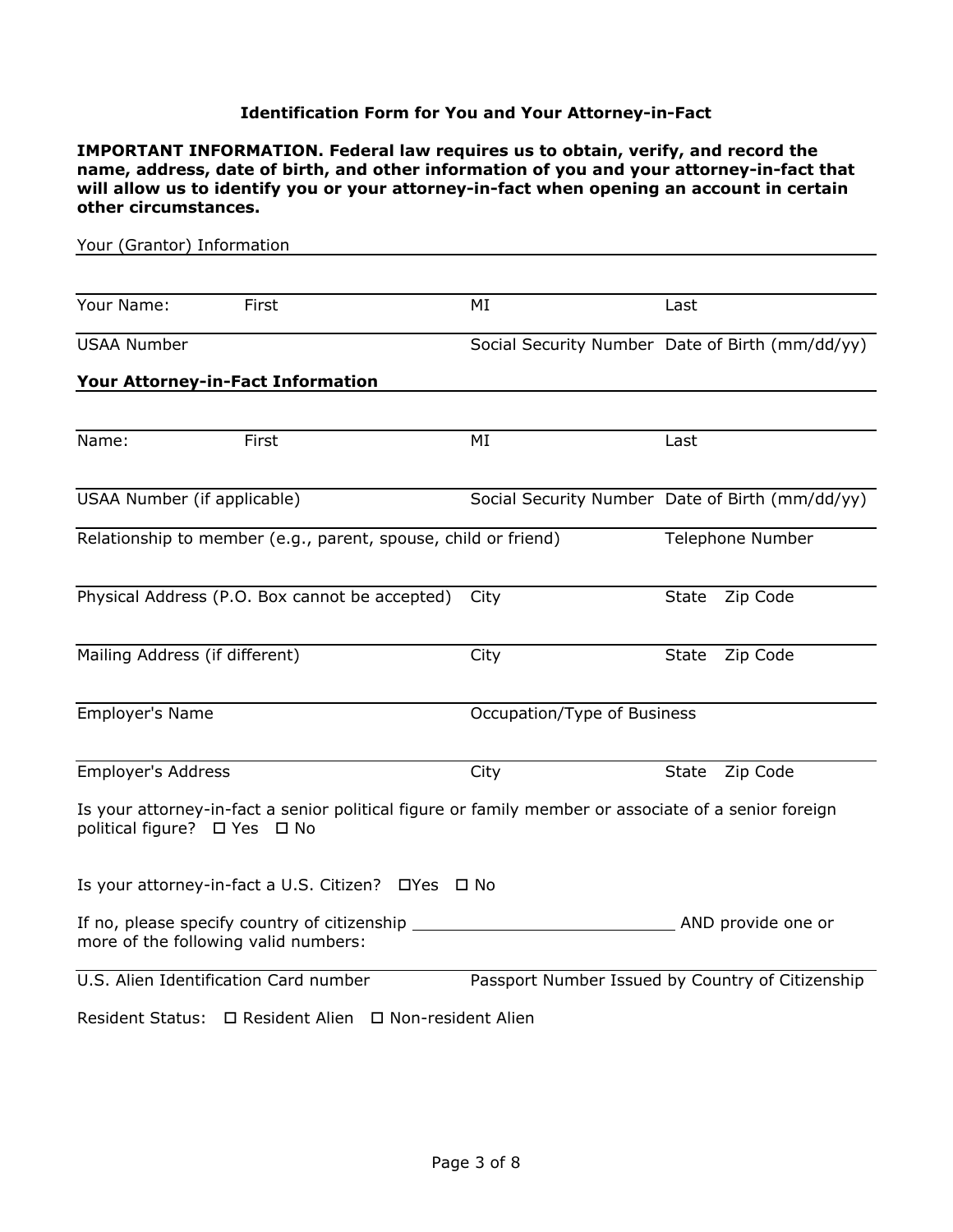## **Successor Attorney-in-Fact Information (if applicable)**

| Name:                     | First                                                                                                                                | MI                                               | Last             |                    |
|---------------------------|--------------------------------------------------------------------------------------------------------------------------------------|--------------------------------------------------|------------------|--------------------|
|                           | USAA Number (if applicable)                                                                                                          | Social Security Number Date of Birth (mm/dd/yy)  |                  |                    |
|                           | Relationship to member (e.g., parent, spouse, child or friend)                                                                       |                                                  | Telephone Number |                    |
|                           | Physical Address (P.O. Box cannot be accepted)                                                                                       | City                                             | <b>State</b>     | Zip Code           |
|                           | Mailing Address (if different)                                                                                                       | City                                             | <b>State</b>     | Zip Code           |
| Employer's Name           |                                                                                                                                      | Occupation/Type of Business                      |                  |                    |
| <b>Employer's Address</b> |                                                                                                                                      | City                                             | <b>State</b>     | Zip Code           |
|                           | Is your attorney-in-fact a senior political figure or family member or associate of a senior foreign<br>political figure? □ Yes □ No |                                                  |                  |                    |
|                           | Is your attorney-in-fact a U.S. Citizen? □ Yes □ No                                                                                  |                                                  |                  |                    |
|                           | If no, please specify country of citizenship<br>more of the following valid numbers:                                                 |                                                  |                  | AND provide one or |
|                           | U.S. Alien Identification Card number                                                                                                | Passport Number Issued by Country of Citizenship |                  |                    |
|                           | Resident Status: □ Resident Alien □ Non-resident Alien                                                                               |                                                  |                  |                    |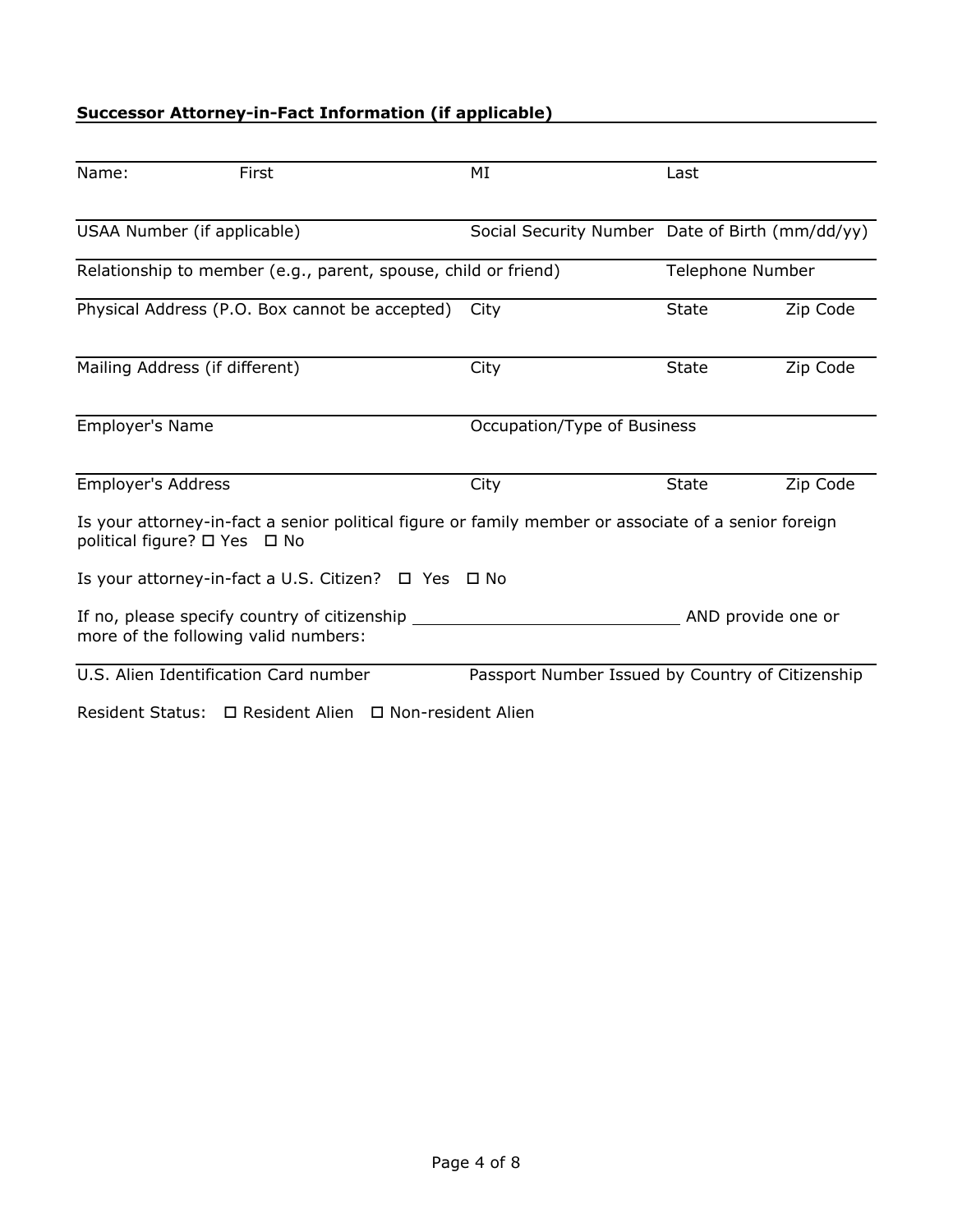# **USAA POWER OF ATTORNEY**

I,\_\_\_\_\_\_\_\_\_\_\_\_\_\_\_\_\_\_\_\_\_\_\_\_\_\_\_\_\_\_\_\_\_\_\_\_\_\_\_\_\_\_ ("Grantor"), presently stationed or residing at \_\_\_\_\_\_\_\_\_\_\_\_\_\_\_\_\_\_\_\_\_\_\_\_\_\_\_\_\_\_\_\_\_\_\_\_\_\_\_\_\_\_\_\_\_\_\_\_\_\_\_\_\_\_\_\_\_\_\_\_\_\_\_\_\_\_\_\_\_(Address) desiring to execute this USAA POWER OF ATTORNEY, do hereby appoint \_\_\_\_\_\_\_\_\_\_\_\_\_ \_\_\_\_\_\_\_\_\_\_\_\_\_\_\_\_\_\_\_\_\_\_\_\_\_\_\_\_\_\_\_\_\_\_\_\_\_\_\_\_\_\_\_\_\_\_\_\_\_\_\_\_\_\_\_\_ (Name of Attorney-in-Fact), whose address is

as my Attorney-in-Fact. If my Attorney-in-Fact is no longer able to or is unwilling to serve as my legal representative, then I appoint

(Name of Successor Attorney-in-Fact), whose address is

\_\_\_\_\_\_\_\_\_\_\_\_\_\_\_\_\_\_\_\_\_\_\_\_\_\_\_\_\_\_\_\_\_\_\_\_\_\_\_\_\_\_\_\_\_\_\_\_\_\_\_\_\_\_\_\_ , to serve as my Successor

Attorney-in-Fact instead of the first named person. I intend for my Attorney-in-Fact to act for me and in my name, to do all acts whatsoever concerning my property, accounts, policies and business relationships maintained, issued, managed, administered or held by United Services Automobile Association, or any of its subsidiaries or affiliates (collectively "USAA") necessary and advisable in the judgment of my Attorney-in-Fact and as permitted by law, as fully as I could do if personally present and acting, including but not limited to:

 $\Box$  **ALL THE POWERS LISTED BELOW.** (By checking this box, ALL powers below apply. If this box is checked, do not check any other box below.)

OR

 $\Box$  Check the specific authorized powers for each designated USAA lines of business for which you want to grant powers.

### o **INVESTMENT TRANSACTIONS**

- (a) The agent, who is assigned POA, must complete a USAA Brokerage Services Option Account Application and/or USAA Brokerage Services Margin Application, as applicable, and must be approved for options and/or margin trading, before USAA Power of Attorney is granted on the margin/option account.
- (b) To inquire, buy, sell (including short sales), exchange, convert and trade in stocks, bonds, mutual funds, including USAA mutual funds, ETFs, options and any other securities or contracts relating to the same on margin, if the account is approved to trade options, or otherwise; for or at the risk of my account(s);
- (c) To inquire and provide instructions, reviews and set the investment objective for the management of my discretionary account(s);
- (d) To execute and deliver good and sufficient instruments for the accomplishment of the above authority; to act as my attorney or proxy with respect to any stocks, shares, bonds, mutual funds or other investments, rights or interest as I may now or hereafter hold;
- (e) To receive periodic account statements, confirms, proxies, prospectuses and other account disclosure documents; and
- (f) To withdraw by check, order, or other means any cash, securities, or property from my account(s), regardless of the tax consequences of such a distribution. Such distribution may be made to me or to any third party, including my Attorney-in-Fact.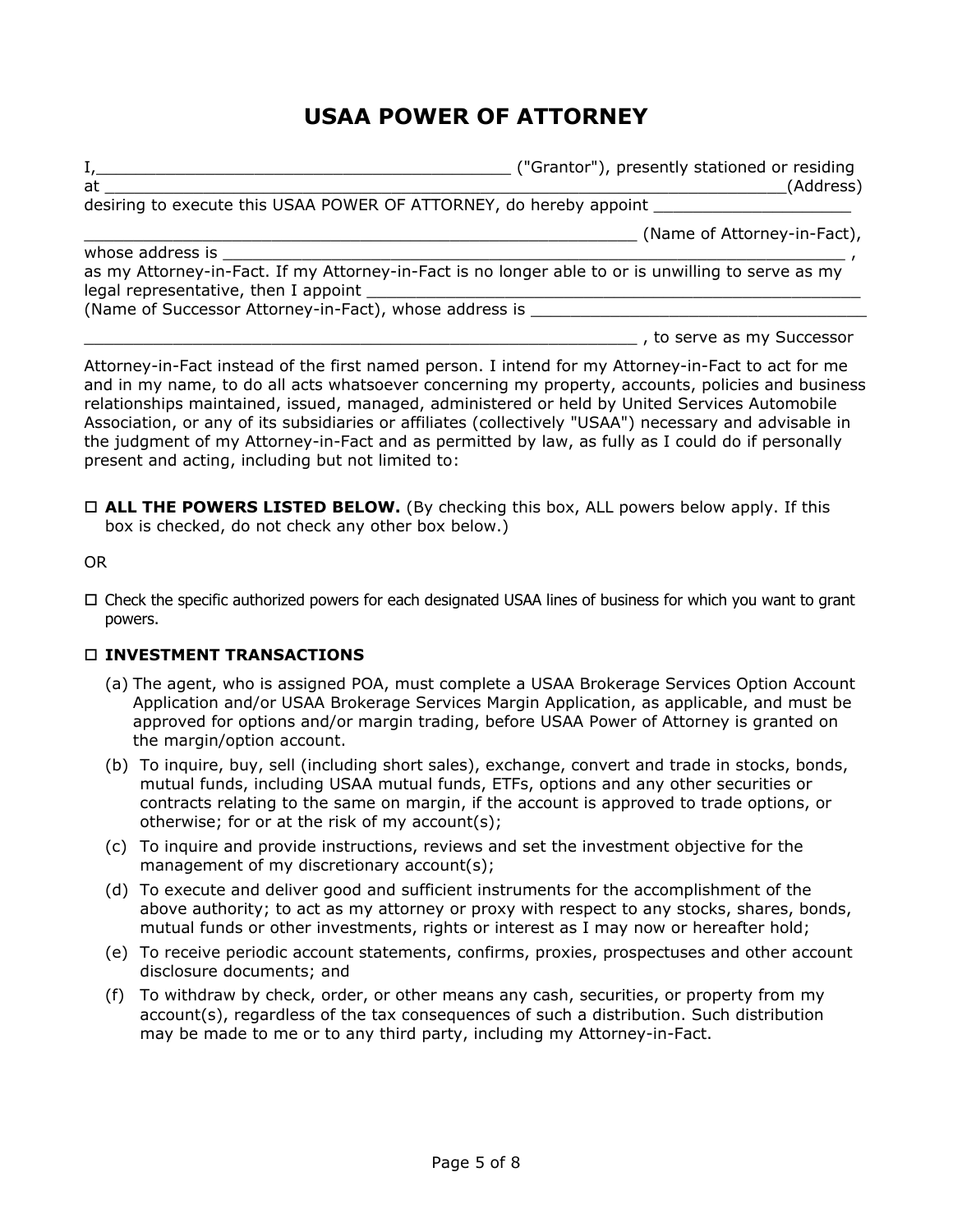#### o **BANKING TRANSACTIONS**

- (a) To deposit or withdraw for any purpose, in or from any bank or other financial institution, any funds, checks, or other credits which I now or hereafter may have on deposit or be entitled to, and to endorse, cash and receive the proceeds of any and all checks, vouchers, or other orders for money, to open or close accounts, and to receive statements, vouchers, notices or other documents from any bank or other financial institution concerning any and all accounts or banking transactions in my name or in which I may have an interest;
- (b) To have access for all purposes to any or all safety deposit boxes or vaults rented in my name or in the names of any other person or persons and myself, with full power to use the same for safekeeping any property or papers, and to remove there from any time, or from time to time, all or any part of the contents of any such box or vault;
- (c) To borrow money at an interest rate agreeable to my Attorney-in-Fact and pledge as security real or personal property of the principal necessary to borrow, pay, renew, or extend the time of payment of any of my debts;
- (d) To receive bank statements, vouchers, notices, or similar documents from a financial institution and act with respect to them; and
- (e) To continue, modify, or terminate an account or other banking arrangement made by me or on my behalf, including but not limited to changing automatic payment plan instructions for any loan payment or deposits.

#### o **INSURANCE TRANSACTIONS**

- (a) To pay the premiums, terminate any property or casualty policies or execute rights on an annuity or any contract of insurance presently owned by me or hereafter acquired;
- (b) To procure (subject to underwriting requirements) different or additional annuities or contracts of insurance on my life or with respect to protecting me or my property from ill health, disability, accident, liability or loss;
- (c) To exercise any election or conversion rights, and to demand, receive or obtain any money, dividend, or other thing of value to which I am or may become entitled as the proceeds or other return or profit arising out of any contract of insurance or of any one or more of the insurance transactions herein enumerated;
- (d) To establish or change policy and billing addresses, although my Attorney-in-Fact does not receive the power to change ownership or make a gift of the annuity or contract of insurance;
- (e) To establish or change beneficiary designations applicable to any life insurance policy or annuity contract that I own;
- (f) To receive all notices normally provided to the owner or named insured of any contract;
- (g) To apply for, receive delivery of, or amend any property and casualty insurance contract;
- (h) To execute documents accepting or rejecting insurance coverages;
- (i) To do all things necessary to the settlement of a claim, including but not limited to, the execution of releases, receipt of insurance proceeds, authorization of repairs to insured property, or execution of any documents necessary to transfer my interest in vehicles insured by USAA to effect loan payoff and salvage titling in the event that USAA determines that any such vehicle is a total loss or total theft;
- (j) To vote or designate a proxy to vote in matters placed before the members of USAA; and
- (k) To execute subscriber agreements containing limited powers of attorney to effectuate the procurement of insurance policies to be provided by United Services Automobile Association.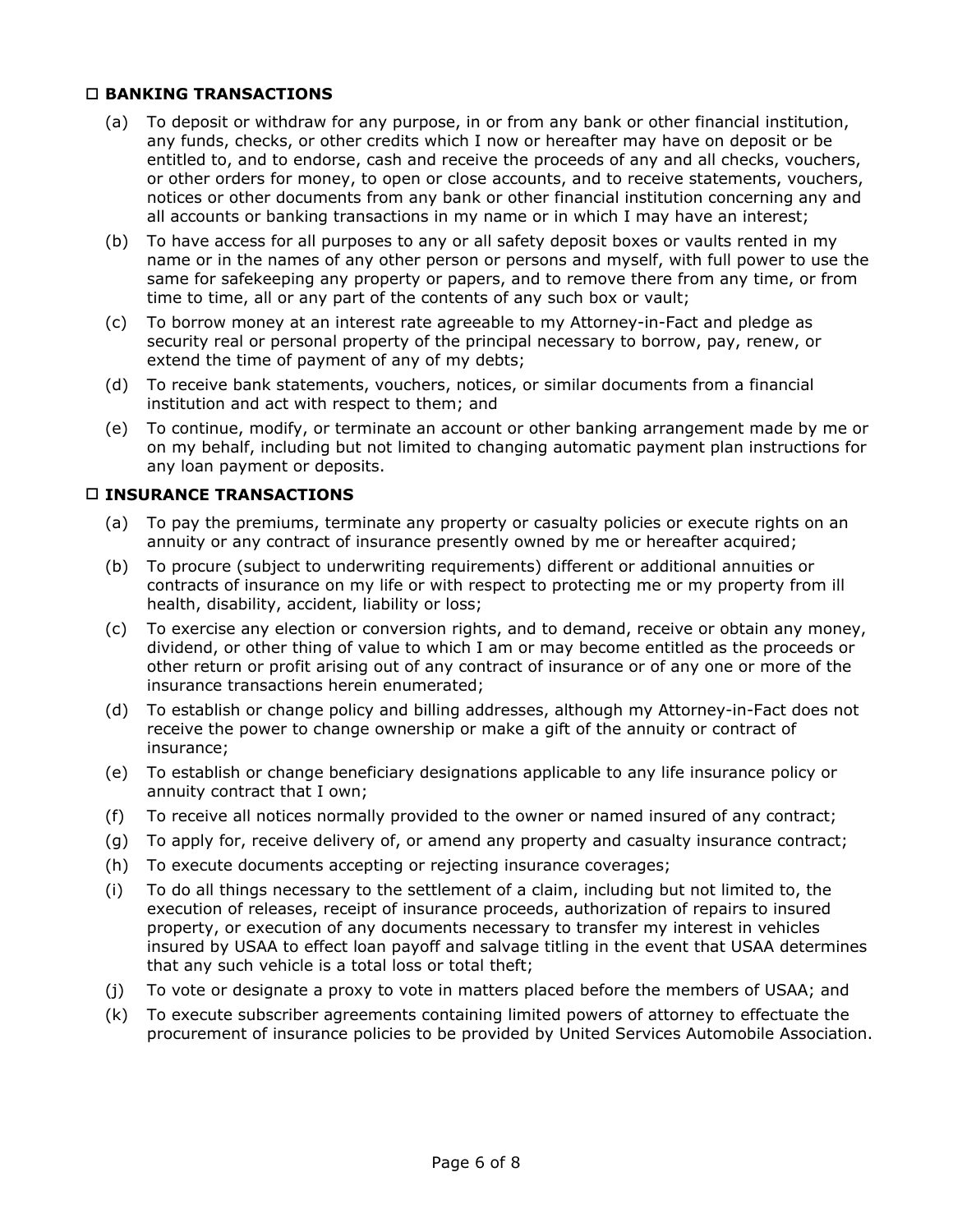#### **GENERAL PROVISIONS APPLICABLE TO ALL SECTIONS**

- (a) All business transacted pursuant to this USAA POWER OF ATTORNEY for me or for my account shall be transacted in my name, and all endorsements and instruments executed by my Attorney-in-Fact for the purpose of carrying out any of the foregoing powers, shall contain my name, followed by that of my Attorney-in-Fact and the designation, "Attorneyin-Fact." Additionally, I authorize my Attorney-in-Fact to use my online/user identification, password and personal identification number ("PIN") to register and/or access the usaa.com website, mobile.usaa.com or other USAA channels of communication and perform transactions thereon my behalf. This includes, without limitation, the authority to sign up for (or suspend or cancel) electronic delivery of information, statements, confirmations, prospectuses, proxies, reports, bills, notices, disclosures, agreement forms, correspondence or other documents related to my USAA accounts and products, as well as electronic web bill pay.
- (b) I hereby ratify and confirm any and all instructions, transactions, trades, dealings, or other lawful acts done or caused to be done by my Attorney-in-Fact pursuant to this USAA POWER OF ATTORNEY.

#### (c) **This USAA POWER OF ATTORNEY is durable and is not affected by my subsequent disability or incapacity.**

- (d) If the authority contained herein shall be revoked, or terminated by operation of law, without notice, I hereby agree for myself, my executors, administrators, heirs and assigns, in consideration of my Attorney-in-Fact's willingness to act pursuant to this USAA POWER OF ATTORNEY, to indemnify, save and hold my Attorney-in-Fact harmless from any loss suffered or any liability incurred by my Attorney-in-Fact in so acting after such revocation or termination without notice. Also, I hereby agree for myself, my executors, administrators, heirs and assigns, in consideration of USAA following the instructions or directions of my Attorney-in-Fact to indemnify USAA, its officers, directors, trustees, employees, agents, successors, heirs and assigns and hold each of them harmless from any and all liability, losses, claims and costs, including attorney's fees, which may arise out of, in connection with, or Related to any and all instructions, directions, transactions, trades, dealings, or other acts done or caused to be done by my Attorney-in-Fact (or USAA's justified refusal to follow such instructions). Revocation of this USAA POWER OF ATTORNEY is not effective until USAA receives notice of the revocation as specified in this document.
- (e) Notwithstanding my insertion of a specific expiration date herein, if on the specified expiration date below I shall be, or have been, carried in a military status of "missing", "missing-in-action" or "prisoner of war", then this USAA POWER OF ATTORNEY shall automatically remain valid and in full effect until sixty (60) days after I have returned to United States military control following termination of such status.

#### **TERMINATION**

**Expiration Date (Optional): \_\_\_\_\_\_\_\_\_\_\_\_\_\_\_\_\_\_\_\_ . (No date indicates the document remains effective until written or oral revocation is received by USAA).** Unless sooner revoked or terminated by me by written notice addressed to USAA, 9800 Fredericksburg Rd., San Antonio, Texas 78288, or by oral notice to a USAA member service representative, this USAA POWER OF ATTORNEY shall become NULL and VOID from and after the Expiration Date. Upon termination or revocation, I agree to change and/or re-establish my password and PIN for access to the usaa.com website, mobile.usaa.com and any other communication channel with USAA.